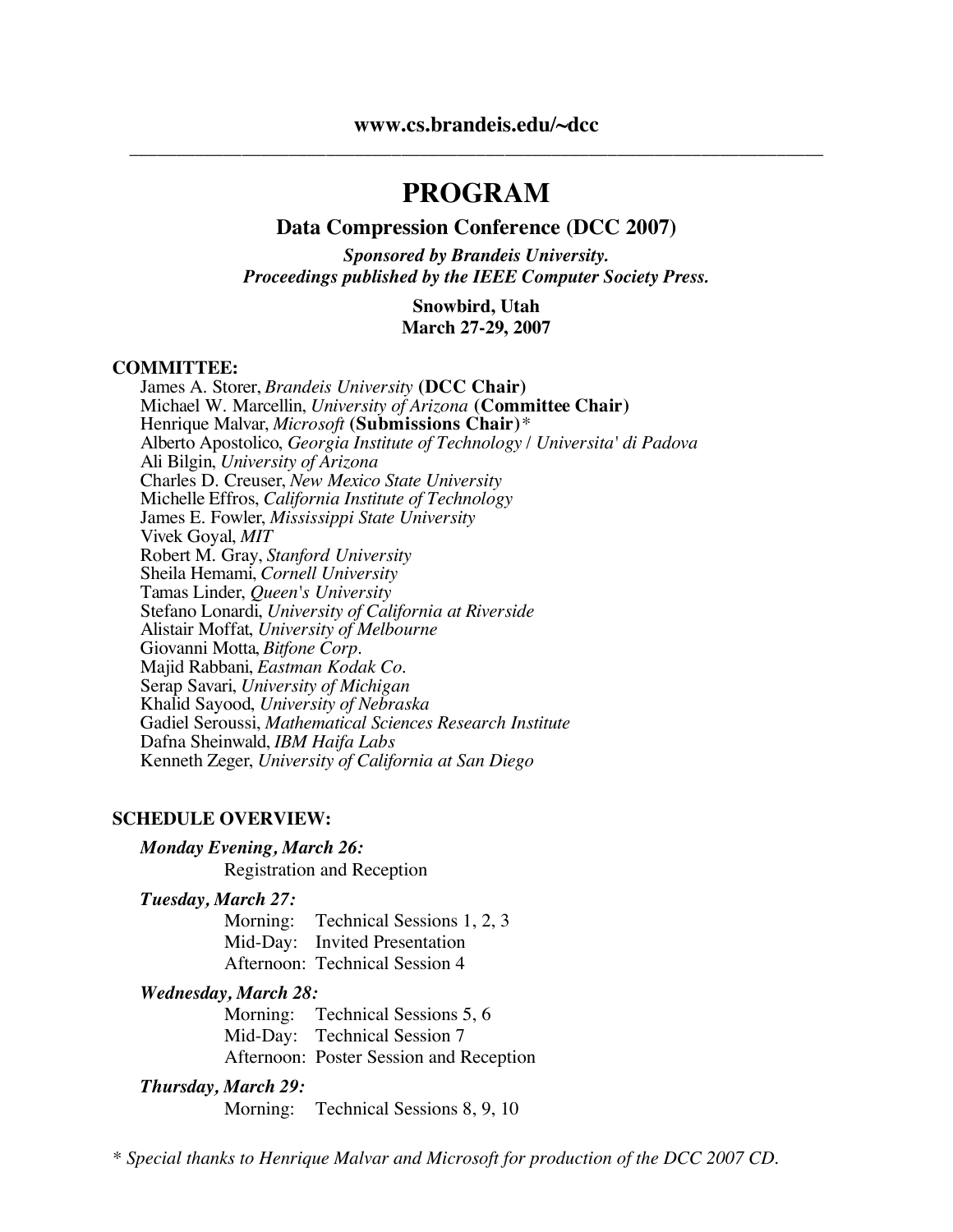## **MONDAY EVENING**

Registration / Reception, 7:00-10:00pm (Golden Cliff Room)

## **TUESDAY MORNING**

## **SESSION 1**

| Arthur L. da Cunha, Minh Do, and Martin Vetterli <sup>†</sup>                        |
|--------------------------------------------------------------------------------------|
| University of Illinois Urbana-Champaign, <sup>†</sup> LCAV-EPF Lausanne              |
| 8:20am: Half-Pel Accurate Motion-Compensated Orthogonal Video Transforms 13          |
| Markus Flierl and Bernd Girod                                                        |
| <b>Stanford University</b>                                                           |
| 8:40am: Spatial Sparsity Induced Temporal Prediction for Hybrid Video Compression 23 |
| Gang Hua and Onur G. Guleryuz <sup>†</sup>                                           |
| Rice University, <sup><i>†</i></sup> DoCoMo USA Laboratories, Inc.                   |
|                                                                                      |

**Break:** 9:00am - 9:20am

## **SESSION 2**

| 9:20am: Normalized Maximum Likelihood Model of Order-1                         |
|--------------------------------------------------------------------------------|
|                                                                                |
| Gergely Korodi and Ioan Tabus                                                  |
| Tampere University of Technology                                               |
| 9:40am: A Simple Statistical Algorithm for Biological Sequence Compression  43 |
| Minh Duc Cao, Trevor I. Dix, Lloyd Allison, and Chris Mears                    |
| Monash University                                                              |
|                                                                                |
| Leonid Peshkin                                                                 |
| Harvard University                                                             |

## **Break:** 10:20am - 10:40am

| 10:40am: Multiple-Description Coding by Dithered Delta-Sigma Quantization 63                |  |
|---------------------------------------------------------------------------------------------|--|
| Jan Østergaard and Ram $Zamir^{\dagger}$                                                    |  |
| Delft University of Technology, <sup>†</sup> Tel Aviv University                            |  |
|                                                                                             |  |
| Jun Chen, Chao Tian <sup>†</sup> , and Suhas Diggavi <sup>†</sup>                           |  |
| IBM T. J. Watson Research Center, <sup><i>'</i></sup> Swiss Federal Institute of Technology |  |
| <i>11:20am:</i> Lossless Transmission of Correlated Sources over a Multiple Access Channel  |  |
|                                                                                             |  |
| Deniz Gündüz and Elza Erkip                                                                 |  |
| Polytechnic University, Brooklyn, NY                                                        |  |
|                                                                                             |  |
| Vishal Doshi, Devavrat Shah, Muriel Médard, and Sidharth Jaggi                              |  |
| Massachusetts Institute of Technology                                                       |  |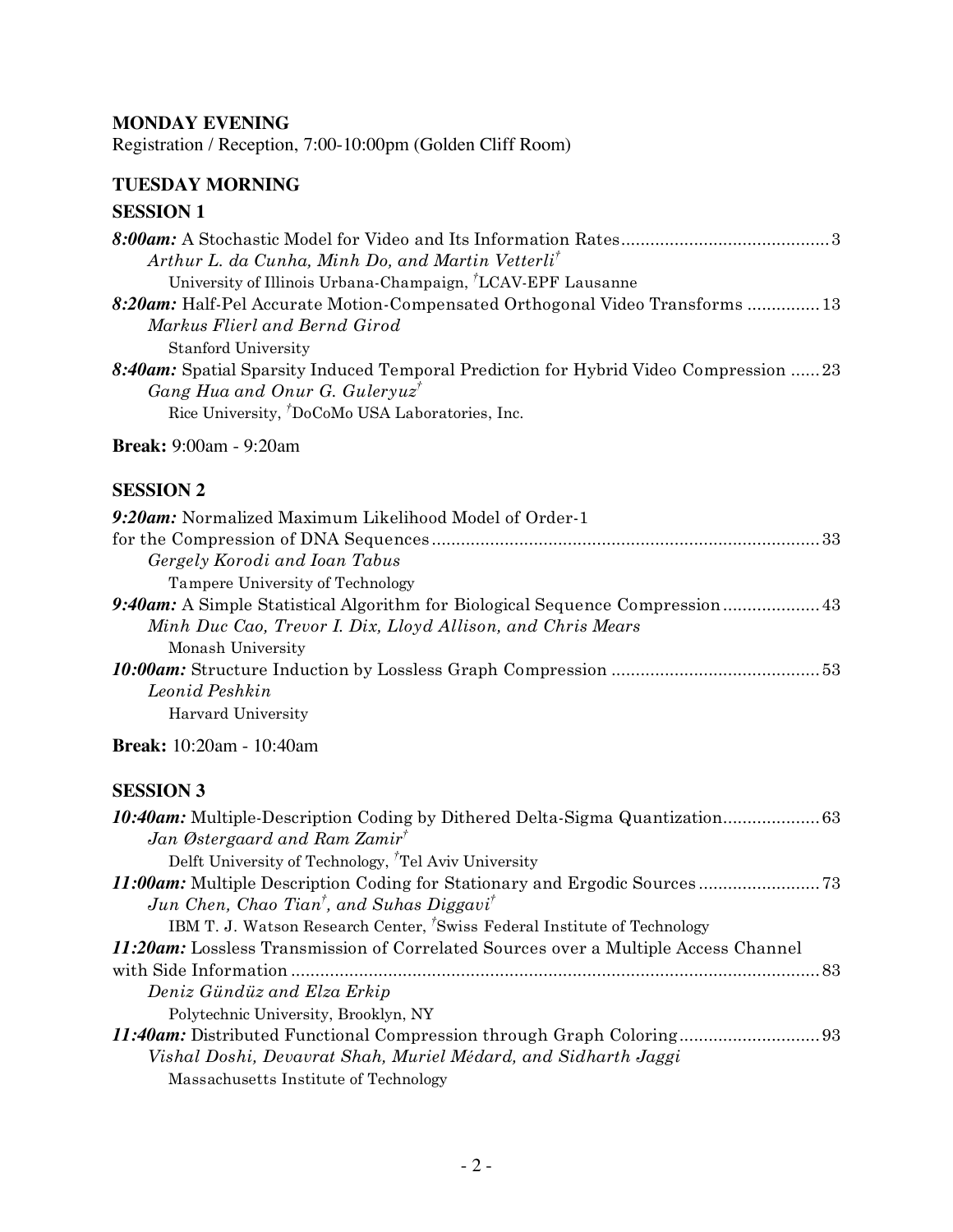**Lunch Break: 12:00pm - 2:30pm**

#### **TUESDAY MID-DAY**

#### **INVITED PRESENTATION**

2:30pm - 3:30pm

### **Digital Cinema Compression Standards**

Dr. Michael W. Marcellin *Professor, Dept. of Electrical and Computer Engineering University of Arizona*

*Abstract:* A consortium of Hollywood studios, known as Digital Cinema Initiatives (DCI), has selected JPEG2000 for future distribution of motion pictures. This selection was based in part on the fact that JPEG2000 is an open international standard that can support both 2K and 4K resolution projectors from a single codestream. The talk will give an overview of digital cinema, including discussions on image quality, color space selection, security, business issues, and JPEG2000 profiles.

**Break:** 3:30 - 4:30pm

#### **TUESDAY AFTERNOON**

| Giovanni Motta, James Gustafson, and Samson Chen                         |
|--------------------------------------------------------------------------|
| <b>Bitfone Corporation</b>                                               |
|                                                                          |
| Shmuel T. Klein and Dana Shapira <sup>†</sup>                            |
| Bar Ilan University, <sup>†</sup> Ashkelon Academic College              |
| <b>5:10pm:</b> Simple Linear-Time Off-Line Text Compression              |
| 123                                                                      |
| Ryosuke Nakamura, Hideo Bannai, Shunsuke Inenaga,                        |
| and Masayuki Takeda                                                      |
| Kyushu University                                                        |
| 5:30pm: Bounds on Redundancy in Constrained Delay Arithmetic Coding  133 |
| Ofer Shayevitz, Eado Meron, Meir Feder, and Ram Zamir                    |
| Tel Aviv University                                                      |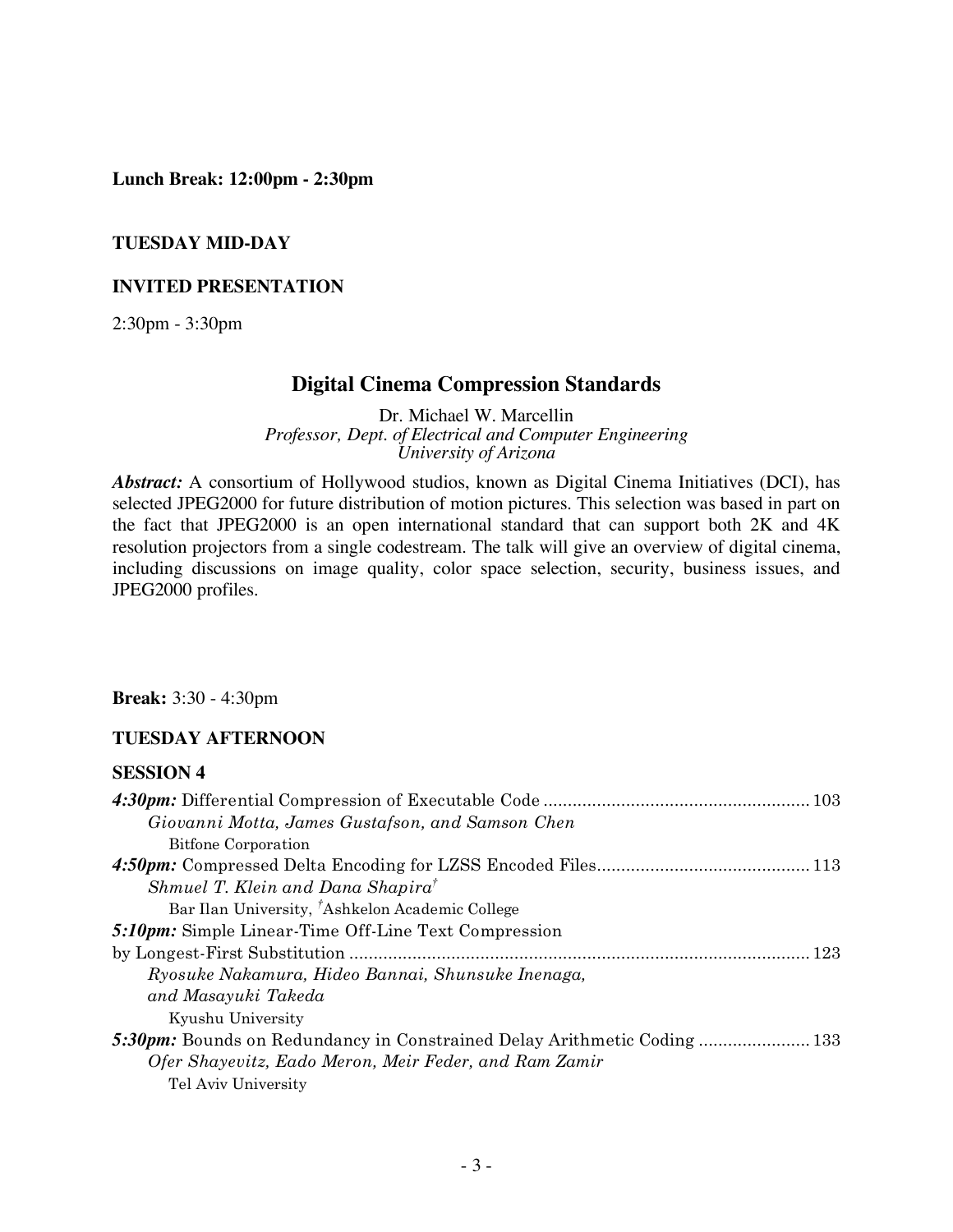# **WEDNESDAY MORNING**

# **SESSION 5**

| 8:30am: Distributed Grayscale Stereo Image Coding                                          |
|--------------------------------------------------------------------------------------------|
| 143                                                                                        |
| David Varodayan, Aditya Mavlankar, Markus Flierl, and Bernd Girod                          |
| <b>Stanford University</b>                                                                 |
| 8:50am: Edge-Based Prediction for Lossless Compression of Hyperspectral Images  153        |
| Sushil K. Jain and Donald A. Adjeroh                                                       |
| West Virginia University                                                                   |
|                                                                                            |
| Lorenzo Ibarria, Peter Lindstrom <sup>†</sup> , and Jarek Rossignac                        |
| Georgia Institute of Technology, <sup>†</sup> Lawrence Livermore National Laboratory       |
|                                                                                            |
| Daniel Schonberg, Chuohao Yeo, Stark C. Draper <sup>†</sup> , and Kannan Ramchandran       |
| University of California, Berkeley, <sup>†</sup> Mitsubishi Electric Research Laboratories |
| 9:50am: A Parallel Decoder for Lossless Image Compression by Block Matching  183           |
| Luigi Cinque and Sergio De Agostino                                                        |
| La Sapienza University                                                                     |
|                                                                                            |

# **Break:** 9:50am - 10:20am

| 10:20am: Image Coding on Quincunx Lattice with Adaptive Lifting and Interpolation 193      |
|--------------------------------------------------------------------------------------------|
| Xiangjun Zhang, Xiaolin Wu, and Feng Wu <sup>†</sup>                                       |
| McMaster University, Microsoft Research Asia                                               |
| <b>10:40am:</b> Improved Resolution Scalability for Bi-level Image Data in JPEG2000<br>203 |
| Rahul Raguram, Michael W. Marcellin, and Ali Bilgin                                        |
| University of Arizona                                                                      |
| <i>11:00am:</i> Memory-Efficient Image Codec                                               |
|                                                                                            |
| Linning Ye, Jiangling Guo <sup>†</sup> , Brian Nutter, and Sunanda Mitra                   |
| Texas Tech University, Beijing Institute of Technology at Zhuhai                           |
|                                                                                            |
| S. Chen and A. Nucci <sup>†</sup>                                                          |
| Rutgers University, <sup>†</sup> Narus, Inc.                                               |
| <i>11:40am:</i> Four-Dimensional Wavelet Compression of 4-D Medical Images                 |
| 233                                                                                        |
| Ying Liu and William A. Pearlman                                                           |
| Rensselaer Polytechnic Institute                                                           |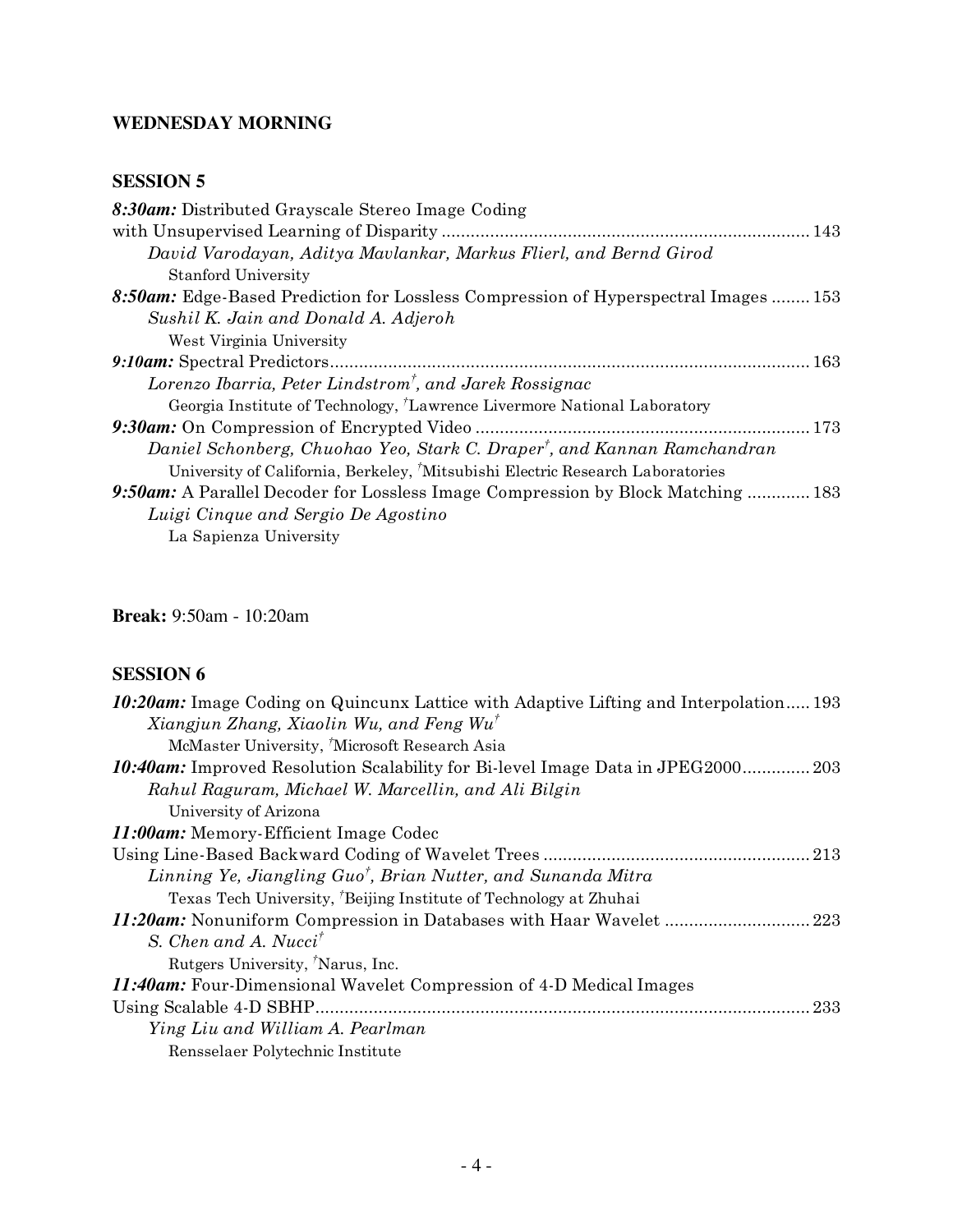#### **WEDNESDAY MID-DAY**

#### **SESSION 7**

| Wee-Peng Tay, John N. Tsitsiklis, and Moe Z. Win                |     |
|-----------------------------------------------------------------|-----|
| Massachusetts Institute of Technology                           |     |
|                                                                 |     |
| Jia Wang, Xiaolin Wu <sup>†</sup> , Jun Sun, and Sonyu Yu       |     |
| Shanghai Jiao Tong University, 'McMaster University             |     |
| 3:10pm: High-Rate Analysis of Systematic Lossy Error Protection |     |
|                                                                 | 263 |
| Shantanu Rane, David Rebollo-Monedero, and Bernd Girod          |     |
| <b>Stanford University</b>                                      |     |

**Break:** 3:30pm - 4:00pm

## **WEDNESDAY AFTERNOON POSTER SESSION AND RECEPTION**

4:00-7:00pm

In the Golden Cliff Room

(Titles are listed at the end this program; abstracts of each presentation appear in the proceedings.)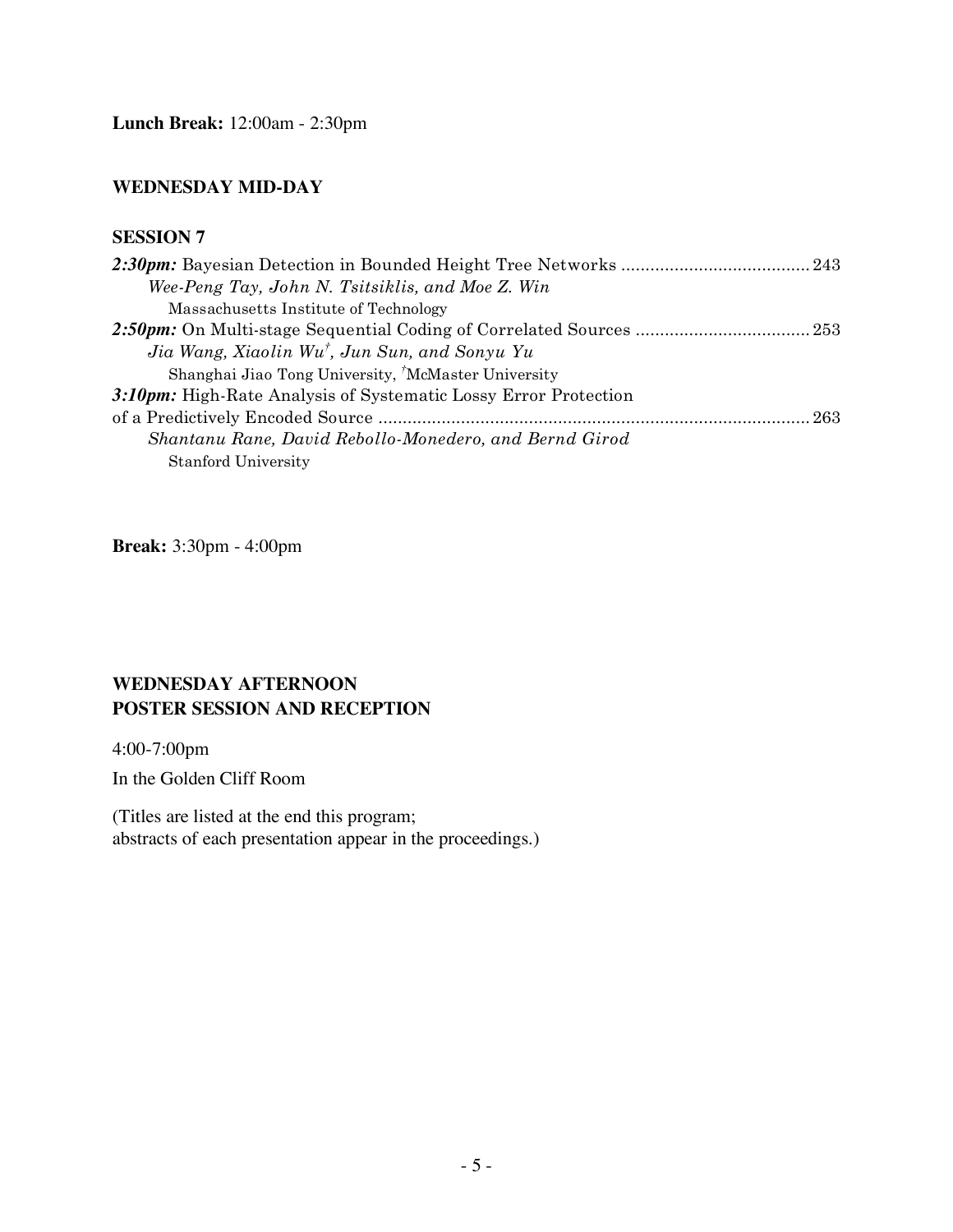# **THURSDAY MORNING**

## **SESSION 8**

| Christopher League and Kenjone Eng                                                                                  |     |
|---------------------------------------------------------------------------------------------------------------------|-----|
| Long Island University                                                                                              |     |
| 8:20am: Algorithms and Hardware Structures for Unobtrusive Real-Time Compression                                    |     |
|                                                                                                                     |     |
| Milena Milenkovic, Aleksandar Milenkovic <sup>†</sup> , and Martin Burtscher <sup>†</sup>                           |     |
| IBM, Austin, Texas, <sup><i>†</i></sup> University of Alabama in Huntsville, <sup><i>†</i></sup> Cornell University |     |
| 8:40am: High Throughput Compression of Double-Precision                                                             |     |
|                                                                                                                     | 293 |
| Martin Burtscher and Paruj Ratanaworabhan                                                                           |     |
| Cornell University                                                                                                  |     |

# **Break:** 9:00am - 9:20am

# **SESSION 9**

| 9:20am: Distortion-Complexity Optimization of the H.264/MPEG-4 AVC Encoder        |  |
|-----------------------------------------------------------------------------------|--|
|                                                                                   |  |
| Rahul Vanam, Eve A. Riskin, Sheila S. Hemami <sup>†</sup> , and Richard E. Ladner |  |
| University of Washington, <sup>†</sup> Cornell University                         |  |
| 9:40am: Bit Allocation Based on Motion Vector Analysis for H.264/AVC313           |  |
| Hussain M. Mohammed, Nikolaus Färber, and Herbert Thoma                           |  |
| Fraunhofer Institute of Integrated Circuits                                       |  |
| <b>10:00am:</b> Lossless and Near-Lossless Audio Compression                      |  |
|                                                                                   |  |
| Henrique S. Malvar                                                                |  |
| Microsoft Research                                                                |  |

## **Break:** 10:20am - 10:40am

| <b>10:40am:</b> Exploiting Prior Knowledge in the Recovery of Signals                          |
|------------------------------------------------------------------------------------------------|
|                                                                                                |
| Javier Garcia-Frias and Iñaki Esnaola                                                          |
| University of Delaware                                                                         |
| <b><i>11:00am:</i></b> Bounds to the Rate Distortion Tradeoff of the Binary Markov Source  343 |
| Dinkar Vasudevan                                                                               |
| Swiss Federal Institute of Technology                                                          |
| <i>11:20am:</i> Transmission over Slowly Fading Channels                                       |
|                                                                                                |
| Siavash Ekbatani, Farzad Etemadi, and Hamid Jafarkhani                                         |
| University of California, Irvine                                                               |
| <b>11:40pm:</b> Joint Optimization of Distributed Broadcast Quantization Systems               |
|                                                                                                |
| Michael A. Lexa and Don H. Johnson                                                             |
| Rice University                                                                                |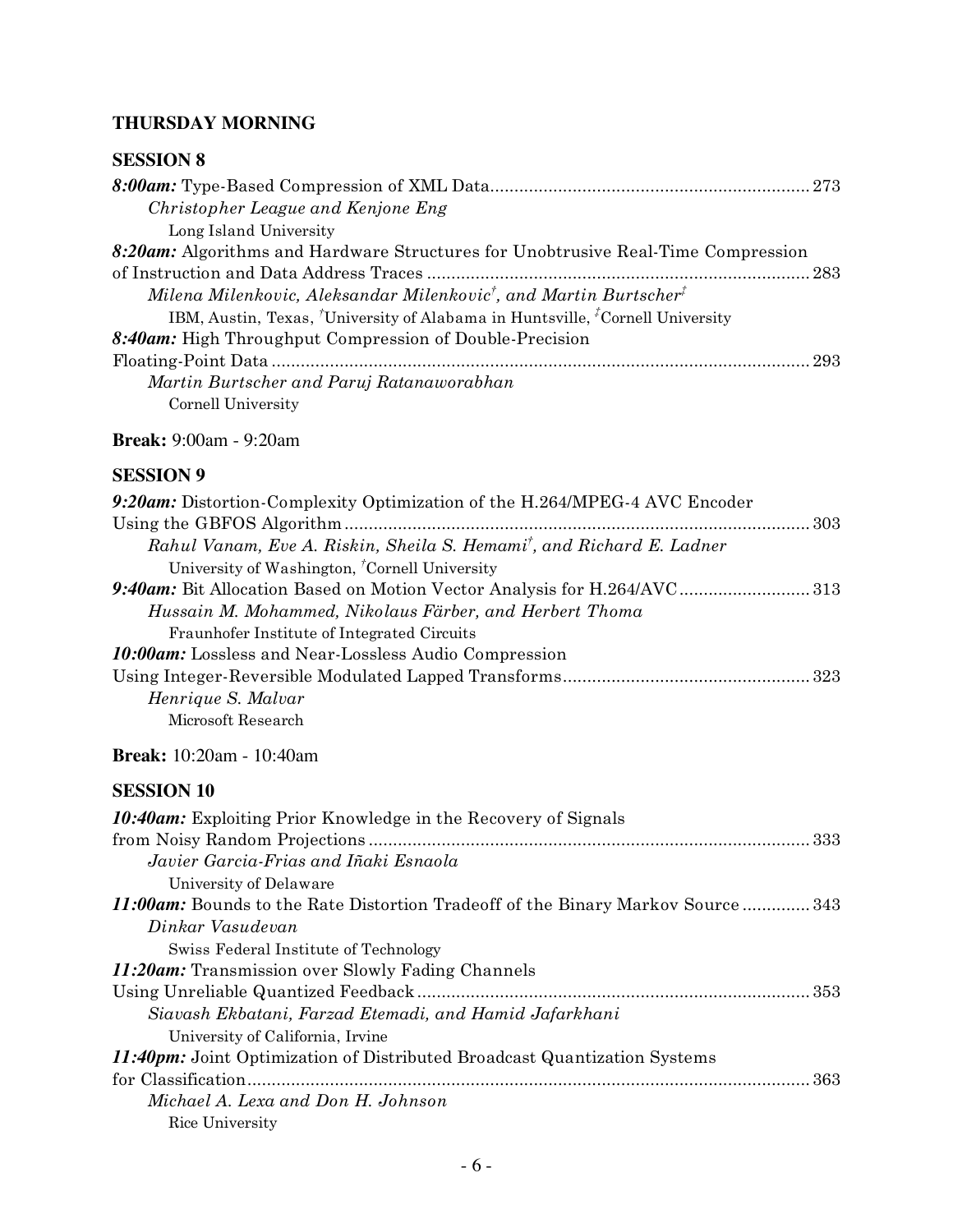# **Poster Session**

(listed alphabetically by first author)

| Lossless Compression of Colour Video Sequence<br>Stefano Andriani <sup>††</sup> and Giancarlo Calvagno <sup>†</sup><br>University of Padova, <sup>†</sup> University of New South Wales |
|-----------------------------------------------------------------------------------------------------------------------------------------------------------------------------------------|
| A Distortion Optimal Rate Allocation Algorithm                                                                                                                                          |
| Amir H. Banihashemi and Ahmad Hatam<br>Carleton University                                                                                                                              |
| A Modified BISK Algorithm for 3D Dual-Tree Wavelet Transform Coding377<br>Joseph B. Boettcher and James E. Fowler<br>Mississippi State University                                       |
| Petros Boufounos and Richard Baraniuk<br>Rice University                                                                                                                                |
| Danny Dubé and Vincent Beaudoin<br>Université Laval                                                                                                                                     |
| Optimal Rate and Power Allocation for Layered Transmission<br>Farzad Etemadi and Hamid Jafarkhani<br>University of California, Irvine                                                   |
| Yong Fang and Jechang Jeong<br>Hanyang University                                                                                                                                       |
| Lionel Gueguen <sup>†</sup> and Mihai Datcu <sup>†‡</sup><br>${}^{\dagger}$ Get - Télécom Paris, ${}^{\dagger}$ German Aerospace Center DLR                                             |
| Optimal Source-Channel Decoder for Correlated Markov Sources<br>M. A. Haleem and K. P. Subbalakshmi<br>Stevens Institute of Technology                                                  |
| Applying Tunstall Coding in the Existing SEED Format for Seismographic Data  384<br>Edwin S. Hong and Shu-Fang Newman<br>University of Washington, Tacoma                               |
| Amir Ingber and Meir Feder <sup>†</sup><br>Amimon, <sup>†</sup> Tel-Aviv University                                                                                                     |
| Compression for Low Power Consumption in Battery-Powered Handsets 386<br>Mayumi Kato and Chia-Tien Dan Lo                                                                               |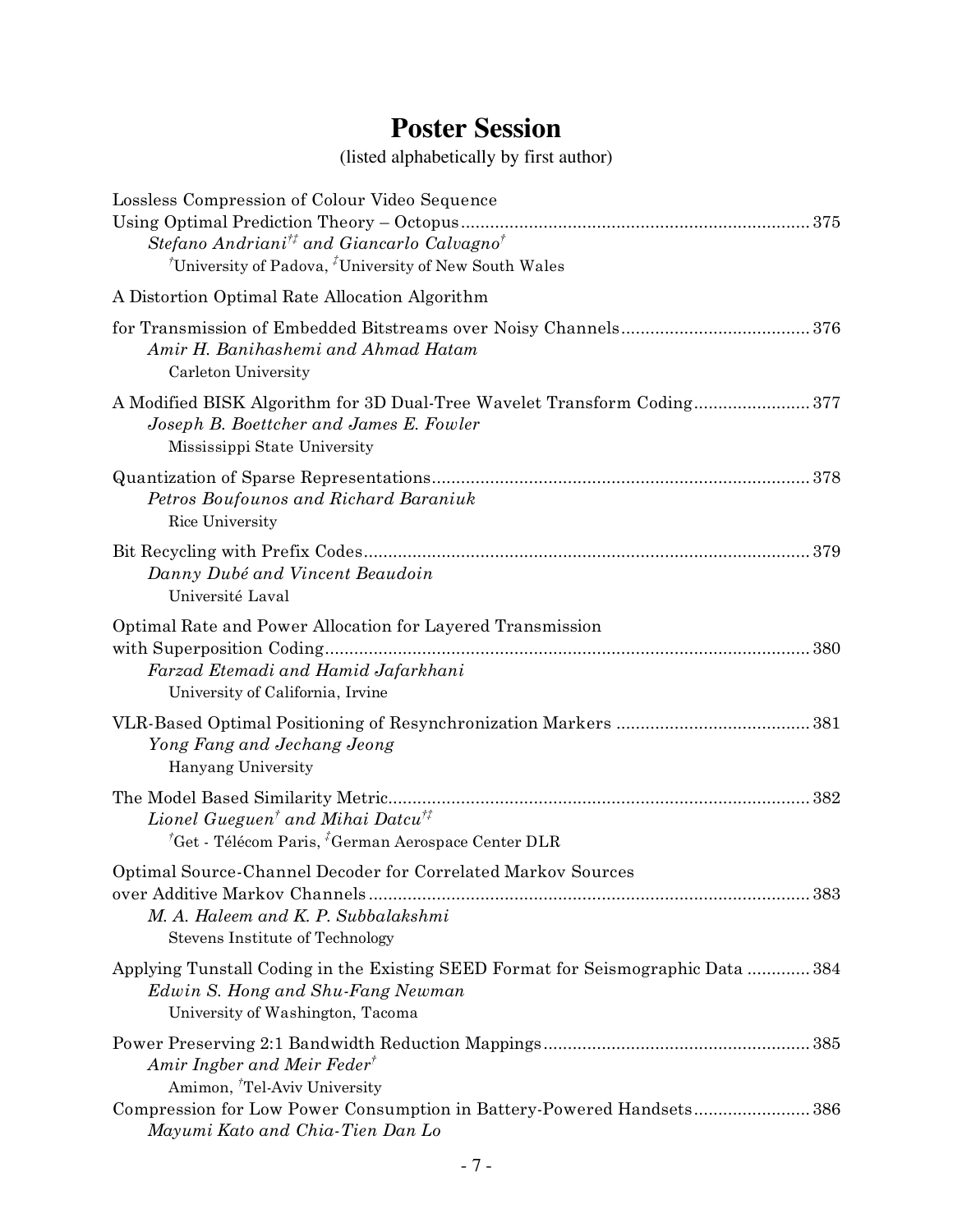The University of Texas at San Antonio

| A New Approach to Decoding of BCH and Reed-Solomon Codes<br>Il Ho Kim and Hyoung June Ko<br>Yonsei University                                                                                                                                                        |
|----------------------------------------------------------------------------------------------------------------------------------------------------------------------------------------------------------------------------------------------------------------------|
| Shmuel T. Klein<br>Bar Ilan University                                                                                                                                                                                                                               |
| Jan Lánský, Katsiaryna Chernik, and Zuzana Vlčková<br>Charles University                                                                                                                                                                                             |
| Jan Lánský and Michal Žemlička<br>Charles University                                                                                                                                                                                                                 |
| Hui Li, Parag Agarwal, and Balakrishnan Prabhakaran<br>The University of Texas at Dallas                                                                                                                                                                             |
| Texture Classification Using VQ with Feature Extraction<br>Antonella Di Lillo, James A. Storer, and Giovanni Motta <sup>†</sup><br>Brandeis University, <sup>†</sup> Bitfone Corporation                                                                             |
| New Fast Search Algorithm for Base Layer of H.264 Scalable Video<br>393<br>Livio Lima, Daniele Alfonso <sup>†</sup> , Luca Pezzoni <sup>†</sup> , and Riccardo Leonardi<br>University of Brescia, <sup>†</sup> Advanced System Technology (AST) - STMicroelectronics |
| Guided Quaternary Reaching Method for Wavelet-Based Image Compression  394<br>Xiteng Liu<br>University of South Carolina                                                                                                                                             |
| Interference Multispectral Image Compression with Adaptive<br>Distortion Control in Fourier Domain.<br>395<br>Jing Ma, Chengke Wu, Dong Chen, and Jie Guo<br>Xidian University                                                                                       |
| Yakov Nekrich<br>University of Bonn                                                                                                                                                                                                                                  |
| Ge Nong and Sen Zhang <sup>†</sup><br>Sun-Yat Sen University, 'SUNY College at Oneonta                                                                                                                                                                               |
| Memory-Efficient Decoding of Variable Length Codes for Monotonic Sources  398<br>Yuriy A. Reznik<br><b>QUALCOMM</b> Incorporated                                                                                                                                     |